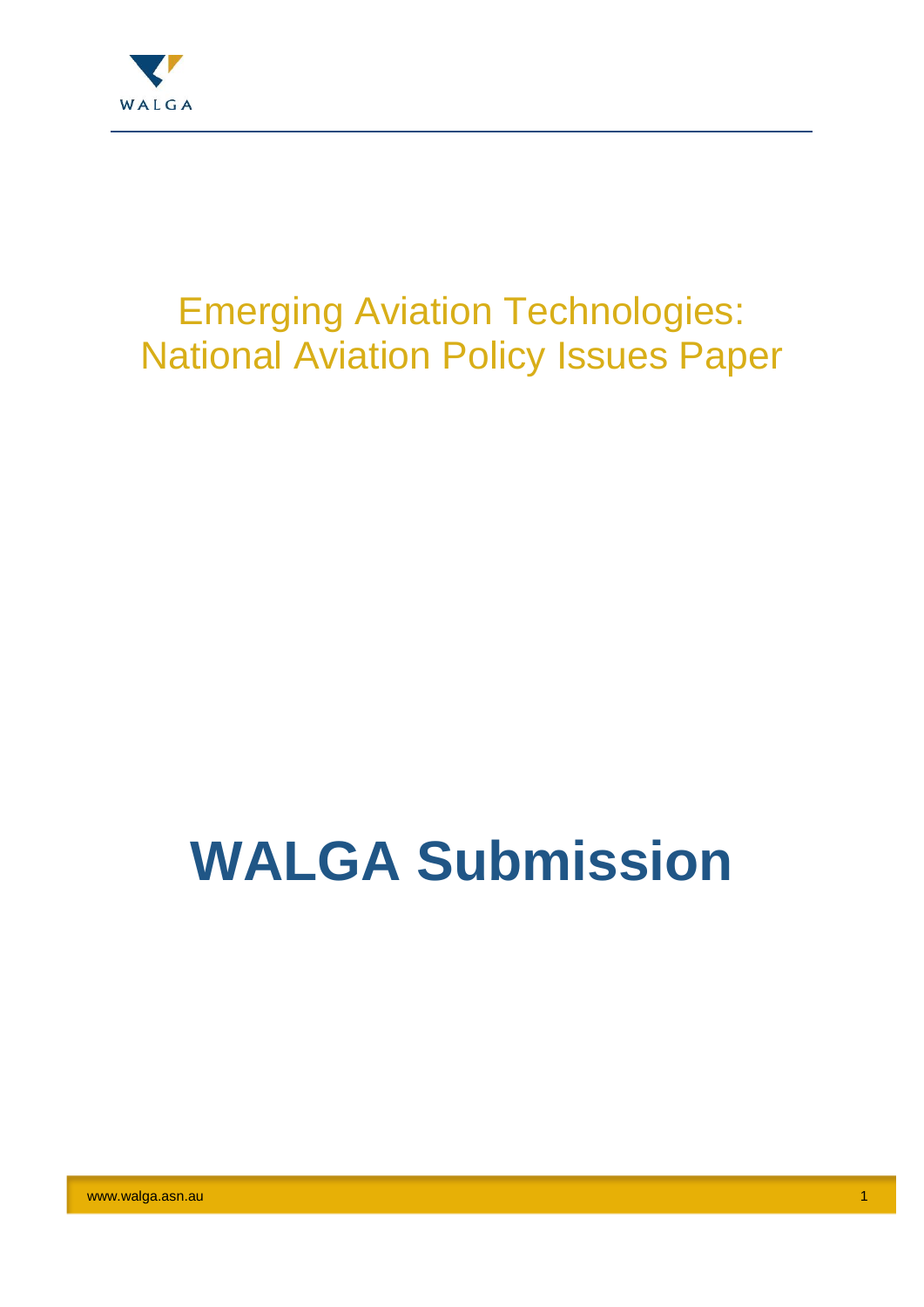

#### **Contact:**

Ian Duncan Executive Manager, Infrastructure WALGA ONE70, LV 1, 170 Railway Parade West Leederville

www.walga.asn.au

Sebastian Davies-Slate

Policy Officer, Transport and Roads

WAI GA

#### *About WALGA*

The Western Australian Local Government Association (WALGA) is the united voice of Local Government in Western Australia. The Association is an independent, membership-based organisation representing and supporting the work and interests of 139 mainland Local Governments in WA, plus the Indian Ocean territories of Christmas Island and Cocos (Keeling) Islands.

The Association provides an essential voice for over 1,200 elected members, some 14,500 Local Government employees, as well as over 2.6 million residents of Western Australia. WALGA also provides professional advice and services that provide benefits to Local Governments and the communities they serve.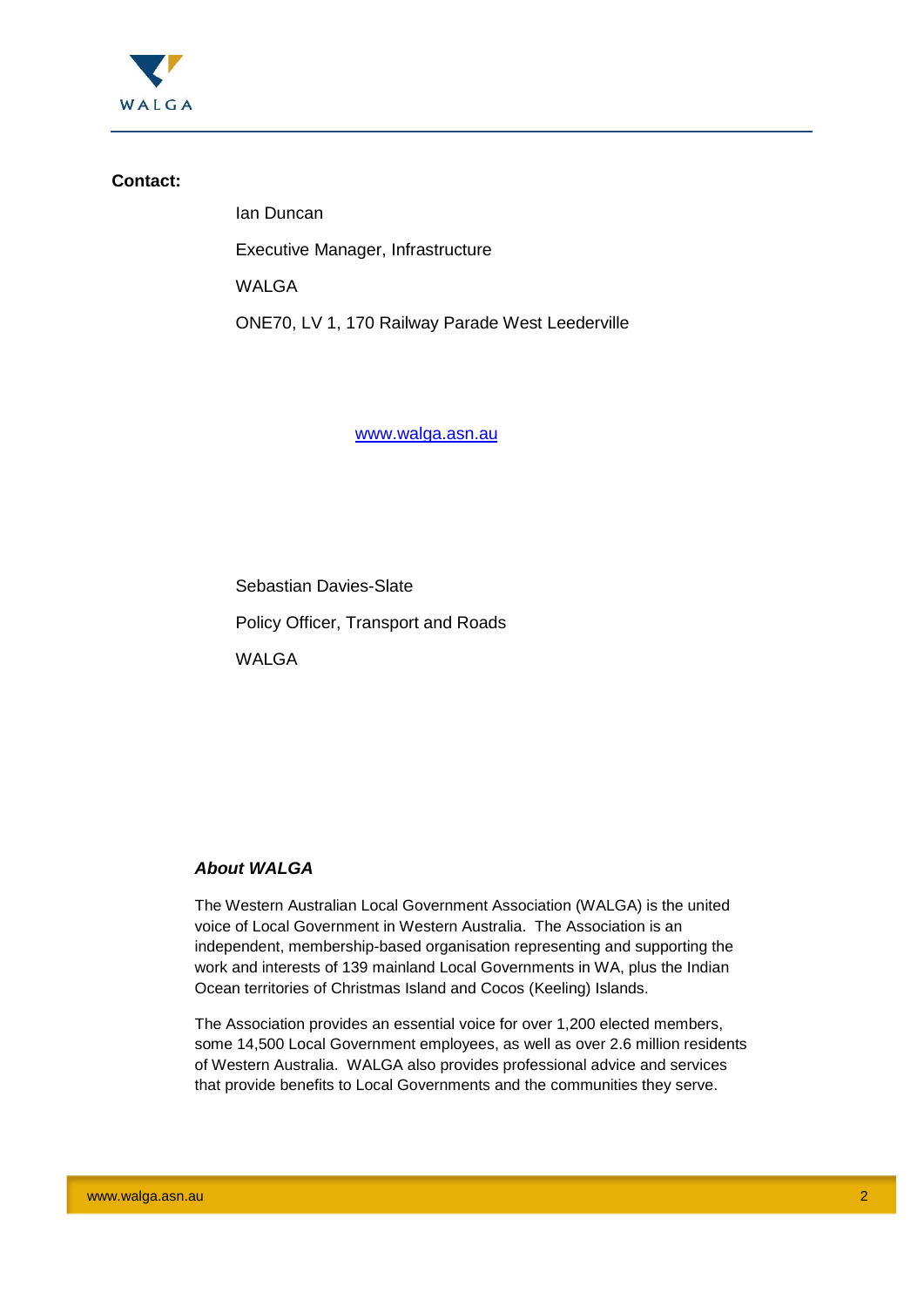

### Emerging Aviation Technologies and Local Government

The Western Australian Local Government Association (WALGA) makes this submission on the National Aviation Policy Issues Paper on Emerging Aviation Technologies on behalf of Local Government in Western Australia.

WALGA participates in the WA Drones Reference Group, chaired by the WA Department of Transport, which supports the Western Australian whole-of-government response.

This submission is intended to emphasise and illustrate issues relating to drones that have been raised by member councils.

WALGA recognises that the most likely future trends involve increased use of drones, in a more diverse range of applications. WALGA notes that the Australian Government is taking the leading role in regulating the use of drones, and considers this to be appropriate, given the Commonwealth's pre-existing role in regulating aviation.

#### **Impact of Drone Operations**

The Issues Paper specifically addresses noise and privacy which are matters of concern that have been raised by the WALGA membership without adequate resolution to date. Residents and business have sought assistance from their Local Government to address the impacts of noise and privacy intrusion by drones. Local Governments do not have adequate regulatory tools and measures to respond to these complaints. It is noted that the Issues Paper addresses both of these issues, and in particular it notes that concerns around noise can be highly subjective and in part relate to the particular pitch of the noise created by drone operations, rather than the volume.

While regulation on noise impacts may be a State or Local Government responsibility, there is a need for research and national agreement regarding standards and conventions for drone noise and a process for certifying drones at the point of import or manufacture. Noise impacts should be considered for both commercial and recreational drone operations.

In ensuring that community concerns around intrusive noise and privacy, there are two key issues that WALGA recommend the Australian Government give particular attention:

- Effective enforcement; and
- Training for pilots in the appropriate use of drones.

#### **Application of Drone Technologies**

Local Governments are already significant users of commercial drone services in support a range of services including:

• Public infrastructure inspection (bridges, roofs, lighting towers, etc.)